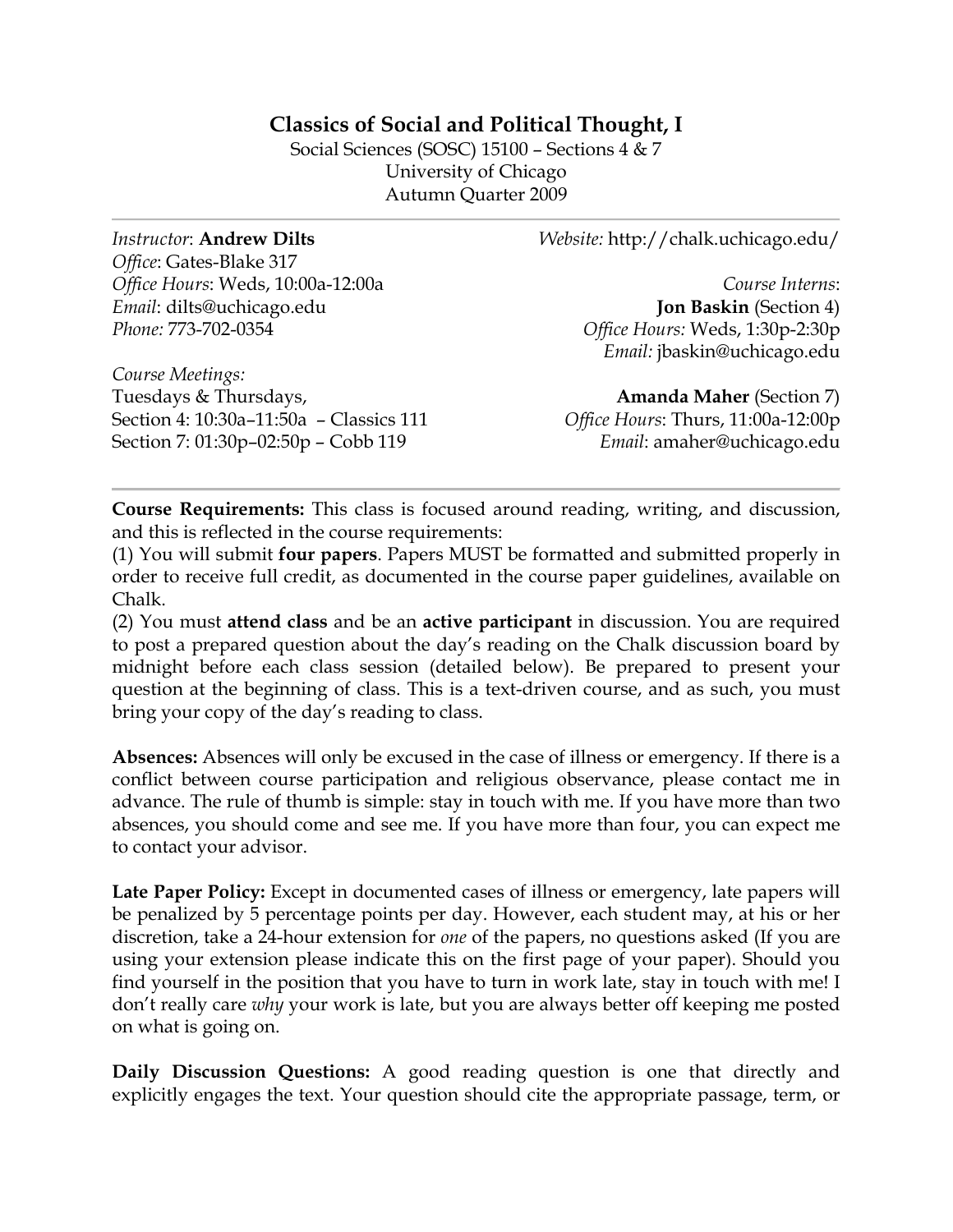concept that you are puzzled about, as well as offer your interpretation of the passage at hand. It should be focused on something that genuinely puzzles you in the reading, and which you can probably assume that others find puzzling or confusing as well.

**Grades:** First paper: 15%; second 20%; third paper 25%; final paper: 30%; attendance and participation make up the remaining 10%. *Any student who receives a failing grade for attendance and participation will receive a failing grade for the class*. *Any student who has not turned in all papers will receive a failing grade for the class.*

**Plagiarism:** If you think that you need to plagiarize, please come see me. If you think you can get away with it, you are wrong. *Proven plagiarism of any kind may result in automatic failure of the course*, and will be referred to the University for further disciplinary action. I reserve the right to submit your electronic document to plagiarism detection websites if necessary.

**Computer Use During Class:** You are welcome to bring a computer to class provided that it enables you to engage more in the class discussion. You may also use a computer to help you take notes. That is, email, twitter, facebook, or anything at all that is not directly related to the *conversation* we are having will not be tolerated. Using a computer in this way during a seminar is quite simply RUDE and deeply disrespectful to your classmates. If you want to use a computer in class, you will be expected to post copies of your class notes on the Chalk site immediately following the class session to share with others. If you are not willing to do this, do not bring a computer with you.

**Required Texts:** These texts will all be available for purchase from the Seminary Co-Op Bookstore. *Please use these editions of the texts,* so that we are all literally on the same page during class. You will be expected to come to class with the text in hand. Some readings will be made available via Chalk in PDF format. You should **print** hard copies of these readings, i.e. do not bring your computer in order to refer to the texts.

- o Anthony Weston, *A Rulebook for Arguments*, 4th ed. (Hackett, 2009).
- o Sophocles, *Antigone,* in *Sophocles I: Oedipus The King, Oedipus at Colonus, Antigone*, trans. Grene/Lattimore (University of Chicago Press, 1992).
- o Plato, *The Republic*, trans. Bloom (Basic Books, 1991).
- o Aristotle, *The Politics*, trans. C.D.C. Reeve (Hackett, 1998).
- o Thomas Aquinas, *On Law, Morality, and Politics*, trans. & ed. Baumgarth & Regan, 2nd ed. (Hackett, 2003).
- o Niccolò Machiavelli, *The Prince*, trans. Mansfield, 2nd ed. (U of Chicago Press, 1998).